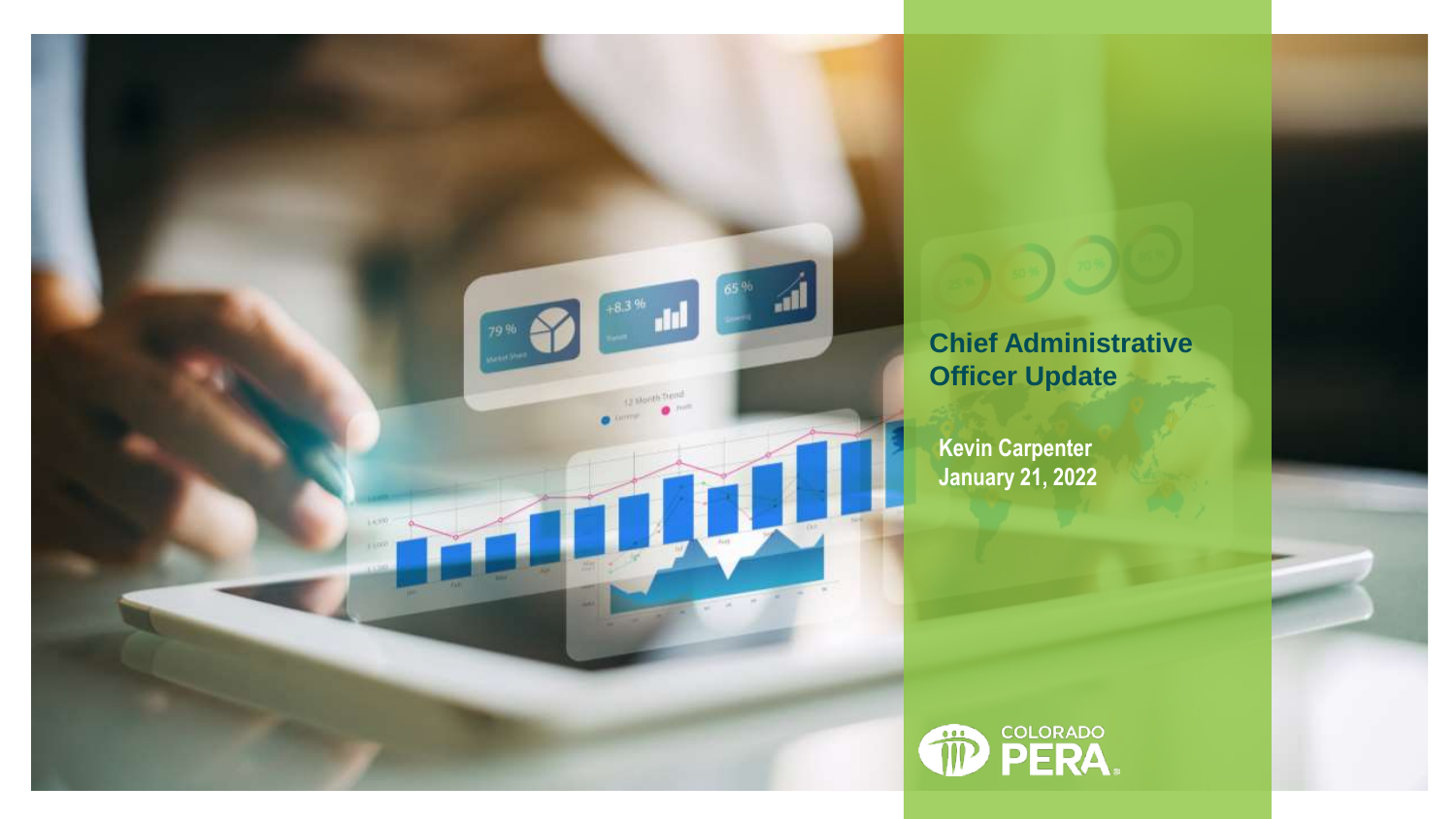

## **Administration Update**

- Administration Team
- 2021 Highlights
- Digital Workplace Update
- Digital Transformation
- Items of Interest

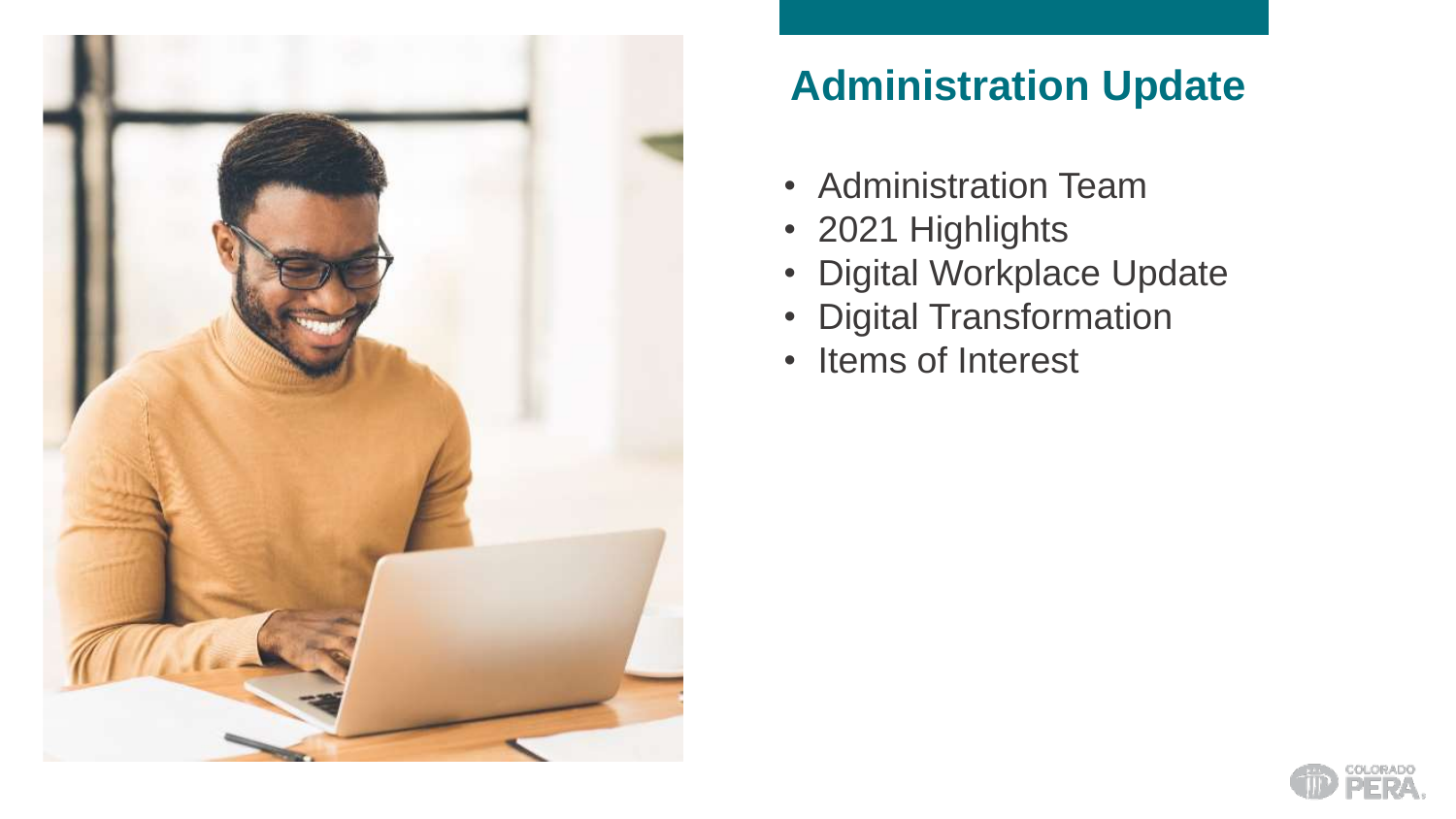### **Administration Team**



Accounting Catherine Maninger Director / Controller



Actuarial Services Koren Holden Senior Actuary



Application Development Ryan Ericson **Director** 



**Communications** Patrick von Keyserling Senior Director



**Communications** Madalyn Knudsen **Director** 



Human Resources Rebecca Harren **Director** 



Information Technology John Carreon **Director** 



Operations Support Laura Lamb **Director** 



Property Management Phil Villa **Director** 

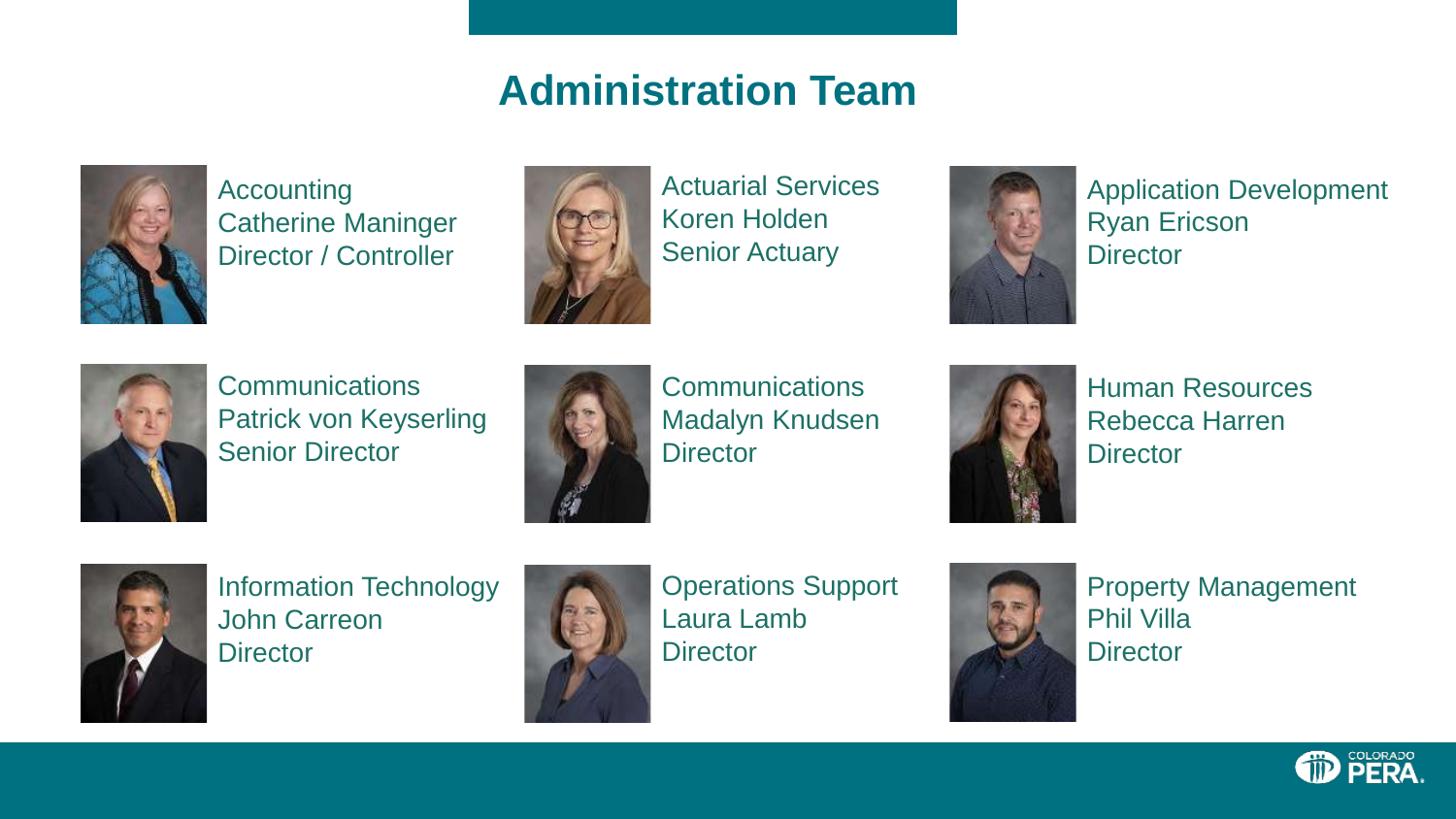# **2021 Highlights**

- » **PERA Projects and Initiatives**
	- » **DC Recordkeeper Transition**
	- » **New Member Dashboard**
	- » **Website Hosting and Redesign**
	- » **Return to Office Transition**
	- » **Aladdin Risk for Fixed Income**
	- » **Longview Trading System Upgrade**
	- » **Investment Application Tech Roadmap**
	- » **Compensation Study**
	- » **Unimarket Procurement and AP**
	- » **Strengths for Teams Implementation**
	- » **Leadership Development Program**
	- » **Video Counseling**
- » **Infrastructure**
	- » **Virtual Desktop Infrastructure Hardware**
	- » **WiFi and Internet Bandwidth Upgrades**
	- » **Conversion to SIP Phone Lines**
- » **Security Enhancements**
	- » **Agency email security**
	- » **MFA for Employers and Internal Logins**
	- » **Security Appliance Implementations and Upgrades**
- » **Penn Center HVAC Upgrade**
- » **Digital Workplace Improvements**

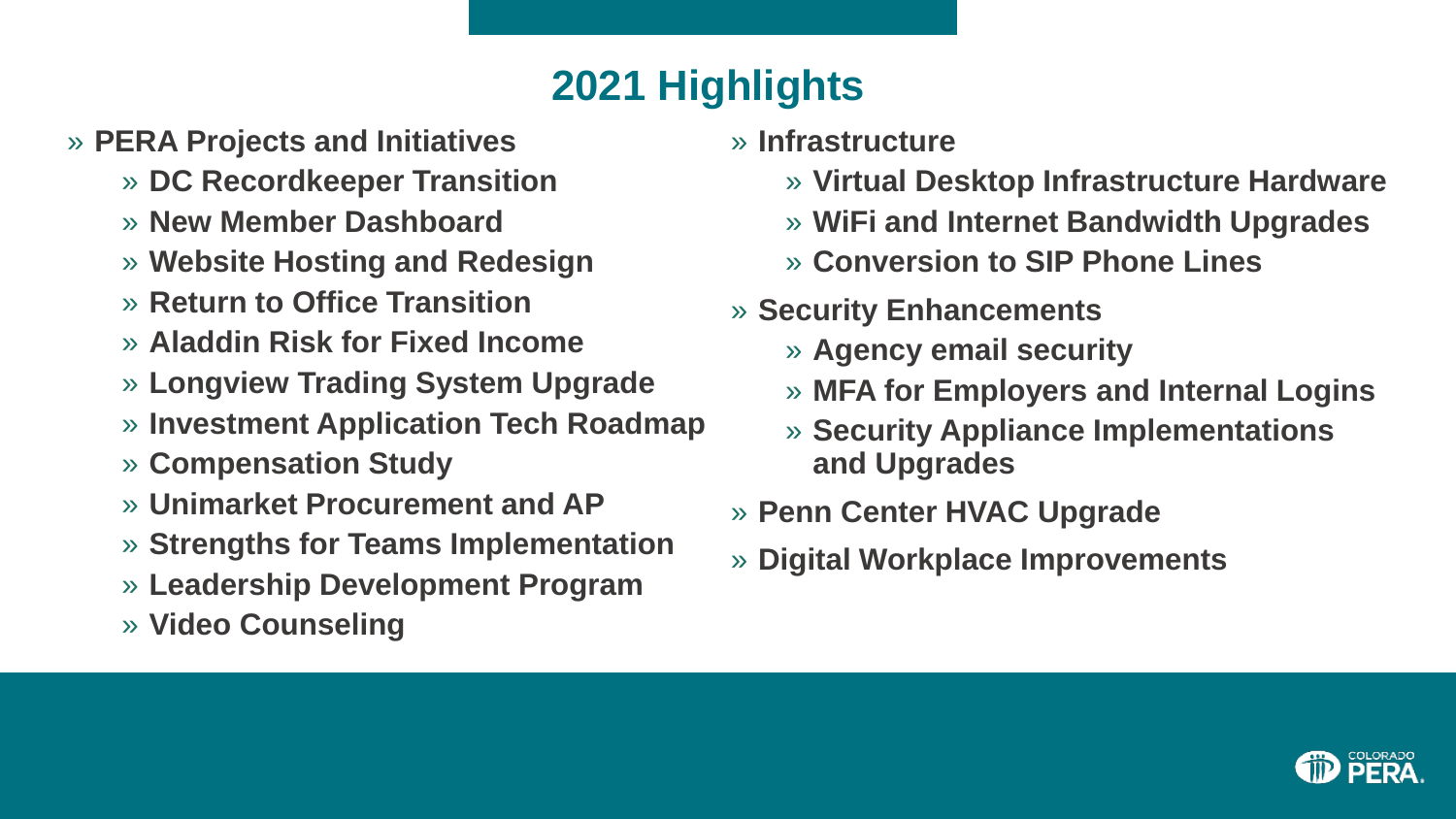## **Digital Workplace**

*"Digital workplace is a business strategy for promoting employee agility and engagement through a more consumer-like computing environment. It ensures that technology investments boost employee engagement through a focus on employee autonomy, continuous learning and effective collaboration." – Gartner*

#### **Components**

- Any Device, Anywhere Access
- Communication/Collaboration Tools
- Remote Work Capabilities
- Transition to New Work Nucleus Apps
- Consumerization of Business Apps
- Employee Experience
- Security and governance

#### **Benefits**

- Increase productivity and efficiency
- Reduce operational cost
- Enhance communication/collaboration
- Improve employee experience
- Enable new ways of working
- Increase employee engagement
- **Enable digital transformation and digital business**

*"Digital transformation is the process of using digital technologies to create new - or modify existing business processes, culture, and customer experiences to meet changing business and market requirements." - Salesforce*

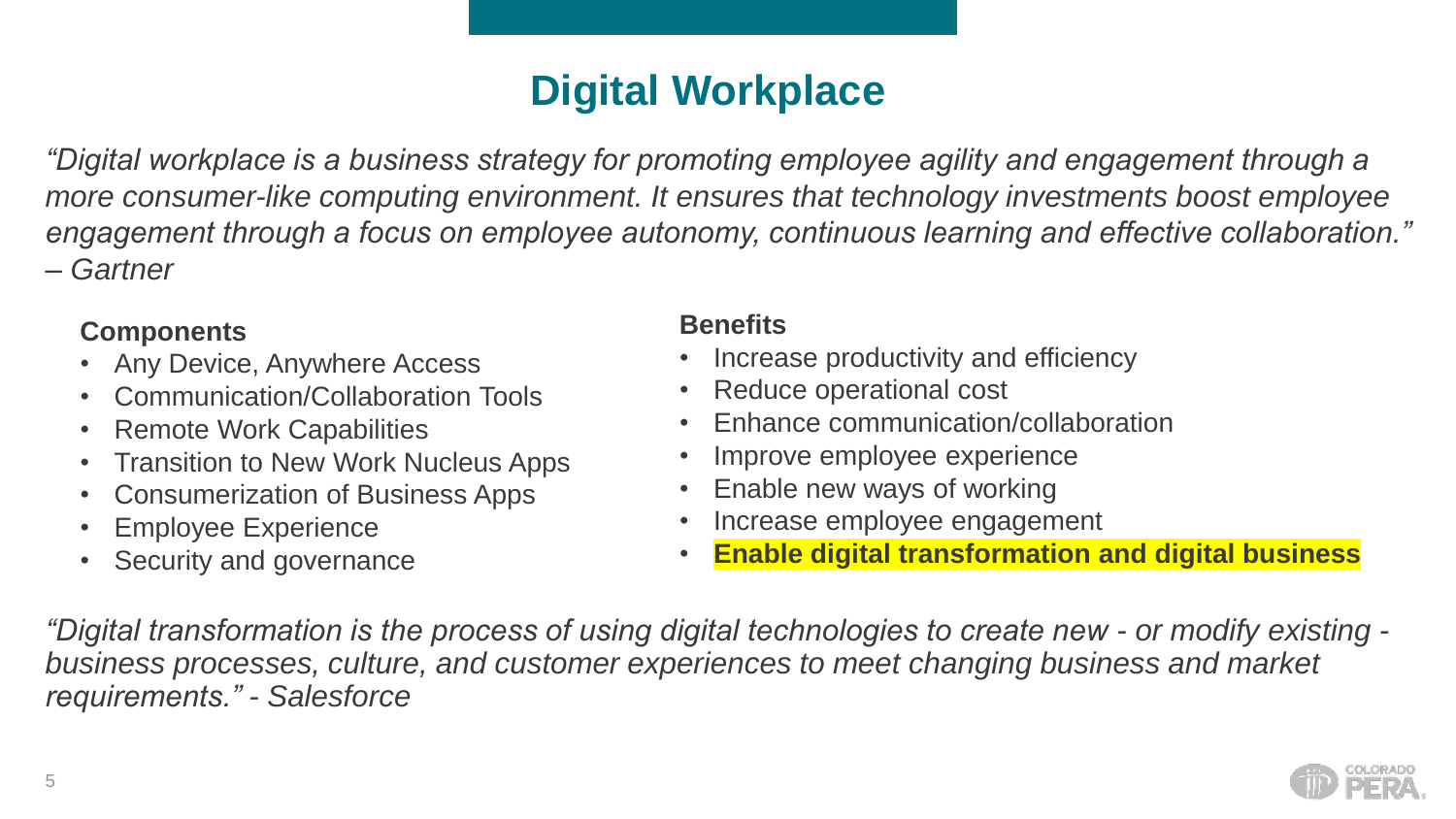### **Digital Workplace and Digital Transformation**



*Your digital transformation journey will be a dead end unless your employees are on the road with you.*

*You cannot become a digital business unless you have a digital workplace. Employees must take the organization on that digital journey. If they're left behind, you won't reach your destination.*

*- Jeffrey Mann, VP Analyst, Gartner*

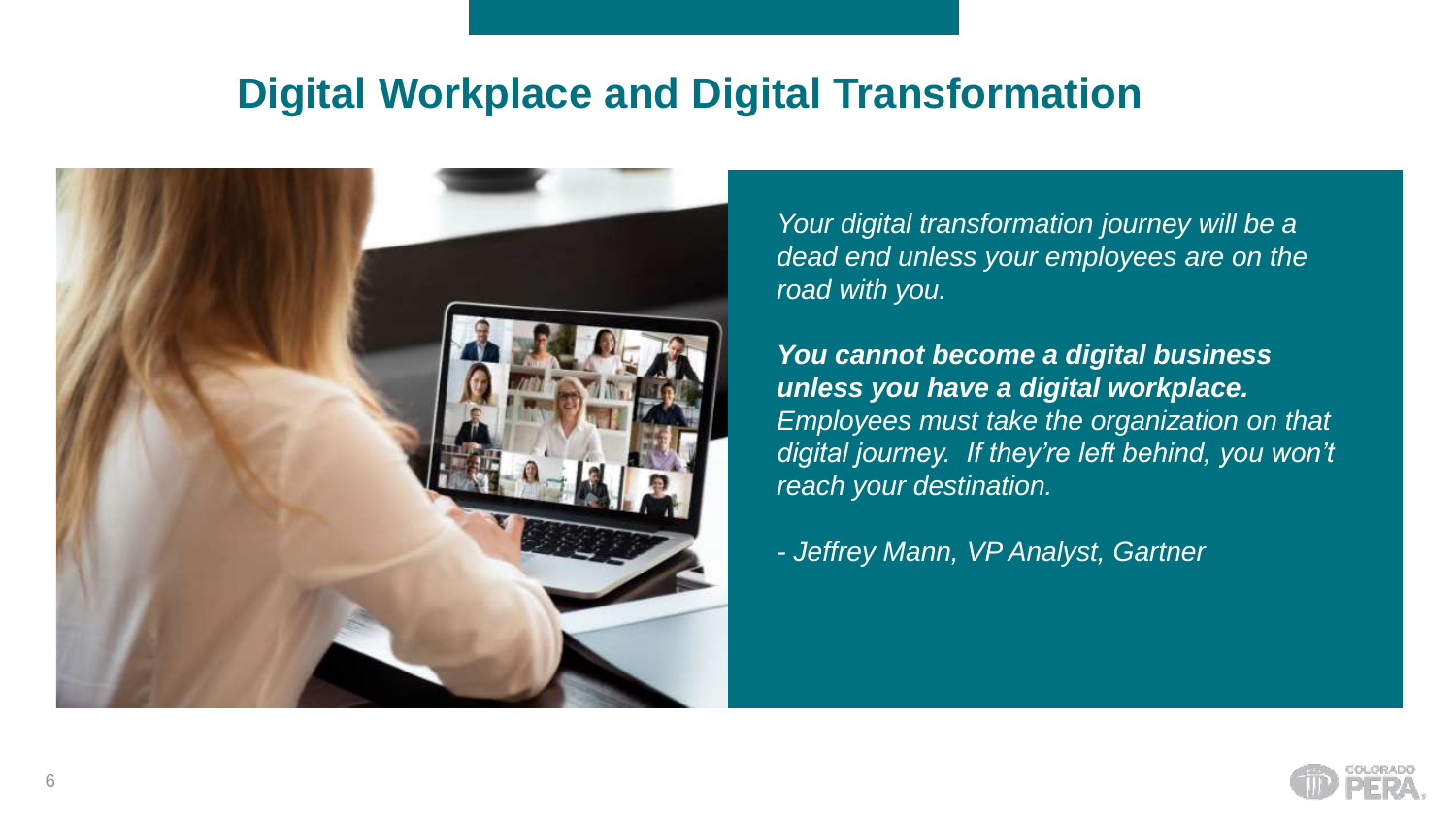

# **2021 Digital Workplace Related Goals**

- $\checkmark$  Grow in the use of new tools and technologies
- $\checkmark$  Transition to combined in-office and work from home environment
- $\checkmark$  Complete the implementation of Work From Home Policy
- $\checkmark$  Continue migrating processes and business functions to digital
- $\checkmark$  Continue migrating intranet content to cloud service
- $\checkmark$  Begin implementing cloud-based eProcurement

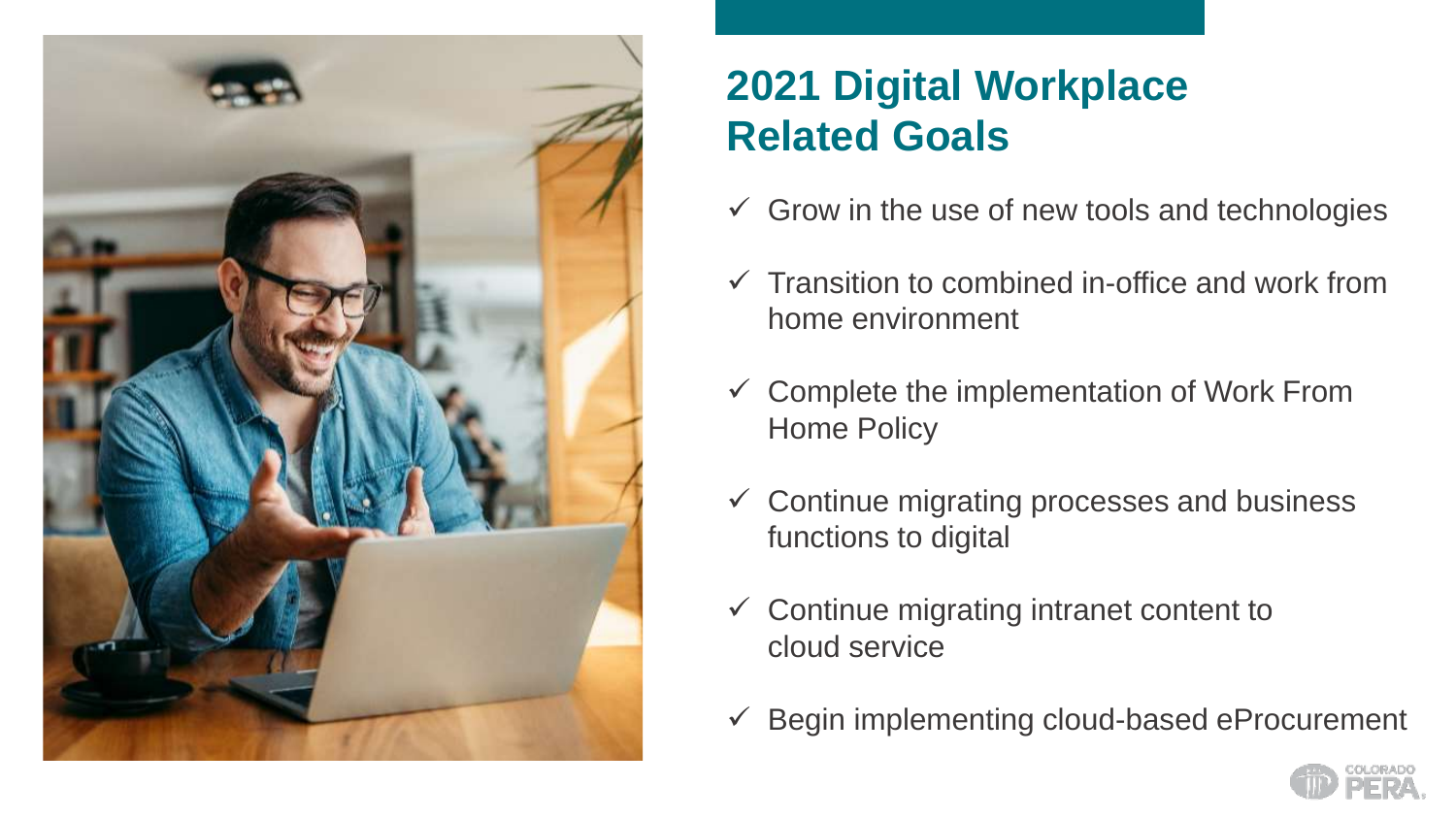### **Retooling for Digital Transformation**

- » **Internal benefit application architecture model**
- » **Reimagining the information processing model**
- » **Reviewing procedures and apps against current and new technology capabilities**